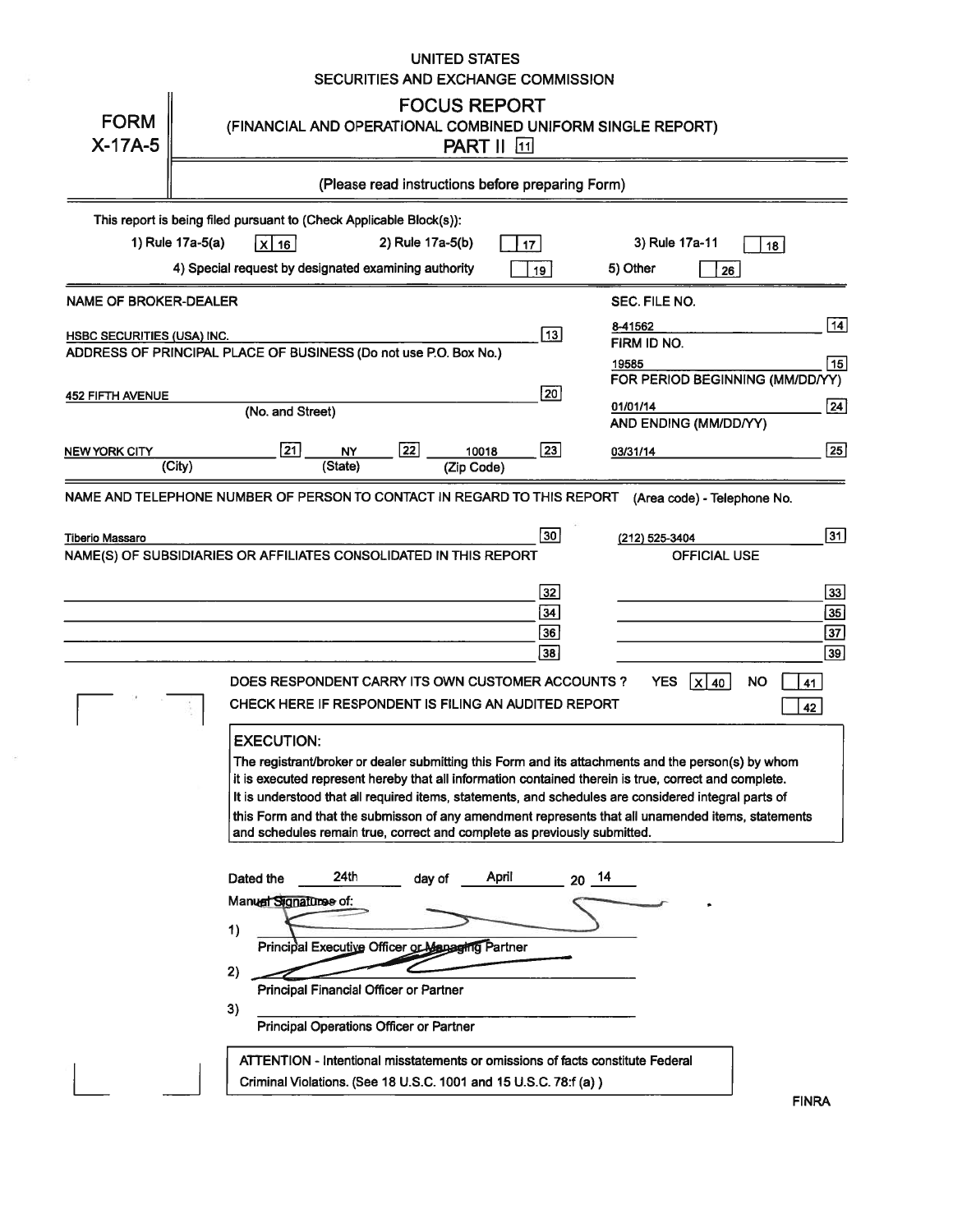# SUPPLEMENT TO FINANCIAL AND OPERATIONAL COMBINED UNIFORM SINGLE REPORT

PART II

#### BROKER OR DEALER

HSBC SECURITIES (USA) INC.

03/31/14

as of

# STATEMENT OF SEGREGATION REQUIREMENTS AND FUNDS IN SEGREGATION FOR CUSTOMERS TRADING ON U.S. COMMODITY EXCHANGES

| SEGREGATION REQUIREMENTS (Section 4d(2) of the CEAct)                                       |                   |                    |        |
|---------------------------------------------------------------------------------------------|-------------------|--------------------|--------|
| 1. Net ledger balance                                                                       |                   |                    |        |
| A. Cash                                                                                     | \$                | 369,714,676 7010   |        |
| B. Securities (at market)                                                                   |                   | 561,087,449 7020   |        |
| 2. Net unrealized profit (loss) in open futures contracts traded on a contract market       |                   | 85,593,810 7030    |        |
| 3. Exchange traded options                                                                  |                   |                    |        |
| A. Add market value of open option contracts purchased on a contract market                 |                   | 77,996,300 7032    |        |
| B. Deduct market value of open option contracts granted (sold) on a contract market         |                   | 18,171,028) 7033   |        |
| 4. Net equity (deficit) (add lines 1, 2, and 3)                                             |                   | 1,076,221,207 7040 |        |
| 5. Accounts liquidating to a deficit and accounts with debit balances                       |                   |                    |        |
| - gross amount                                                                              | 7045<br>2,384,894 |                    |        |
|                                                                                             |                   |                    |        |
| Less: amount offset by customer owned securities                                            | 2,235,826) 7047   | 149,068 7050       |        |
| 6. Amount required to be segregated (add lines 4 and 5)                                     | \$                | 1,076,370,275 7060 |        |
| FUNDS IN SEGREGATED ACCOUNTS                                                                |                   |                    |        |
| 7. Deposited in segregated funds bank accounts                                              |                   |                    |        |
| A. Cash                                                                                     |                   | 18,033,509         | 7070   |
| B. Securities representing investments of customers' funds (at market)                      |                   | $\Omega$           | 7080   |
| C. Securities held for particular customers or option customers in lieu of cash (at market) |                   | 118,038,427        | 7090   |
| 8. Margins on deposit with derivatives clearing organizations of contract markets           |                   |                    |        |
| A. Cash                                                                                     | \$                | 219,858,966 7100   |        |
| B. Securities representing investments of customers' funds (at market)                      |                   | 263,860,746 7110   |        |
| C. Securities held for particular customers or option customers in lieu of cash (at market) |                   | 443,049,022 7120   |        |
| 9. Net settlement from (to) derivatives clearing organizations of contract markets          |                   | 6,252,092 7130     |        |
| 10. Exchange traded options                                                                 |                   |                    |        |
| A. Value of open long option contracts                                                      |                   | 77,975,284 7132    |        |
| B. Value of open short option contracts                                                     |                   | 18,171,028 7133    |        |
| 11. Net equities with other FCMs                                                            |                   |                    |        |
| A. Net liquidating equity                                                                   |                   | 39,760,651         | 7140   |
| B. Securities representing investments of customers' funds (at market)                      |                   |                    | 7160   |
| C. Securities held for particular customers or option customers in lieu of cash (at market) |                   |                    | 7170   |
| 12. Segregated funds on hand (describe:                                                     |                   |                    | 0 7150 |
| 13. Total amount in segregation (add lines 7 through 12)                                    |                   | 1,168,657,669 7180 |        |
| 14. Excess (deficiency) funds in segregation (subtract line 6 from line 13)                 | £                 | 92,287,394 7190    |        |
| 15. Management Target Amount for Excess funds in segregation                                | £                 | 50,000,000 7194    |        |
| 16. Excess (deficiency) funds in segregation over (under) Management Target Amount Excess   | \$                | 42,287,394 7198    |        |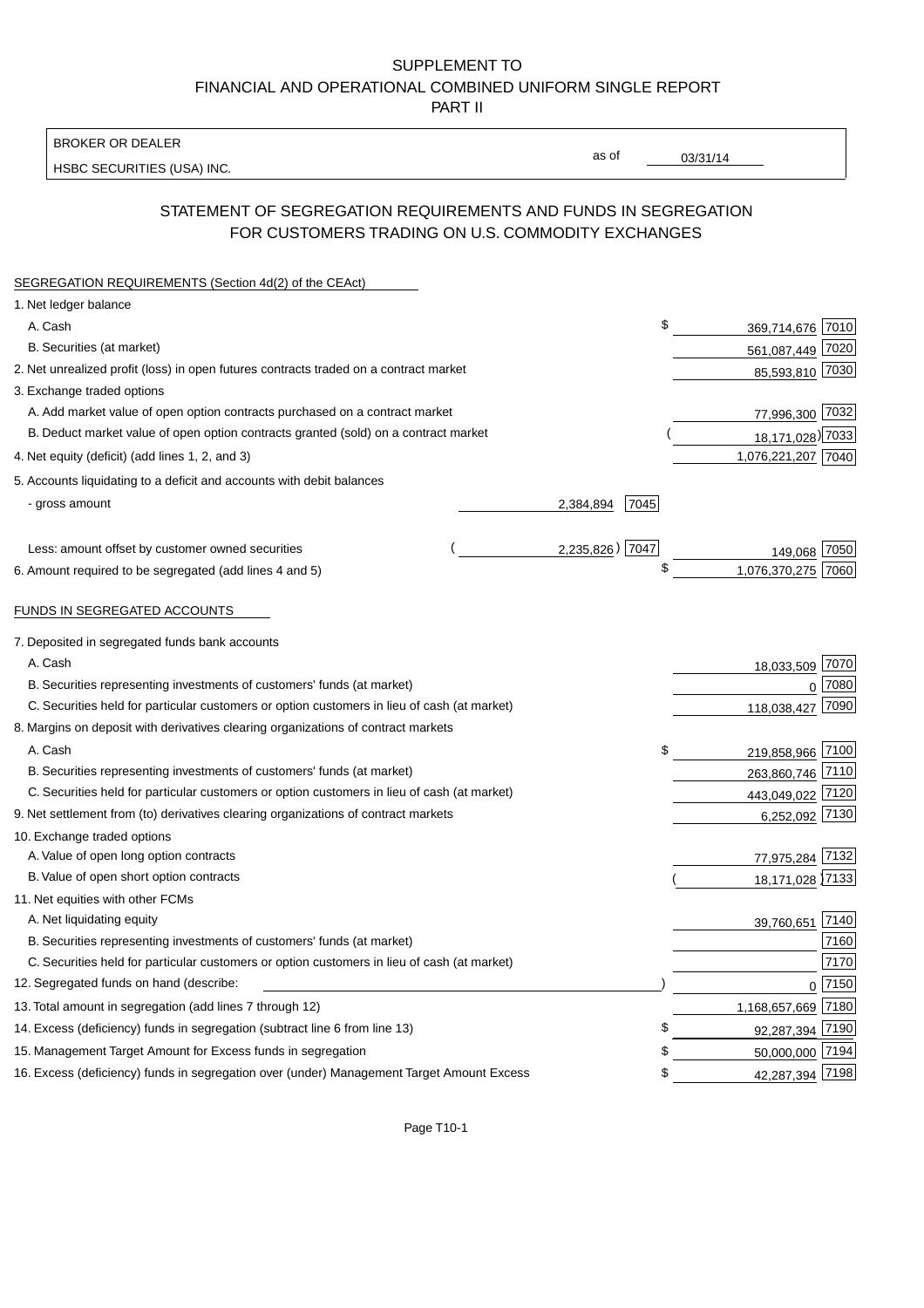# SUPPLEMENT TO FINANCIAL AND OPERATIONAL COMBINED UNIFORM SINGLE REPORT

PART II

|                                                   | .                               |                  |                                                                                                                               |
|---------------------------------------------------|---------------------------------|------------------|-------------------------------------------------------------------------------------------------------------------------------|
| <b>BROKER OR DEALER</b>                           |                                 |                  |                                                                                                                               |
| HSBC SECURITIES (USA) INC.                        |                                 |                  |                                                                                                                               |
|                                                   |                                 |                  |                                                                                                                               |
| 1. Amount required to be segregated in accordance |                                 | \$               | 7200<br>0                                                                                                                     |
| 2. Funds in segregated accounts                   |                                 |                  |                                                                                                                               |
| A. Cash                                           | \$                              | 7210<br>0        |                                                                                                                               |
| B. Securities (at market)<br>C. Total             |                                 | 7220<br>$\Omega$ | 7230<br>$\Omega$                                                                                                              |
| 3. Excess (deficiency) funds in segregation       |                                 |                  |                                                                                                                               |
| (subtract line 2.C from line 1)                   |                                 |                  | 0 7240                                                                                                                        |
|                                                   | with Commission regulation 32.6 |                  | as of<br>03/31/14<br>STATEMENT OF SEGREGATION REQUIREMENTS AND FUNDS IN SEGREGATION<br>FOR CUSTOMERS' DEALER OPTIONS ACCOUNTS |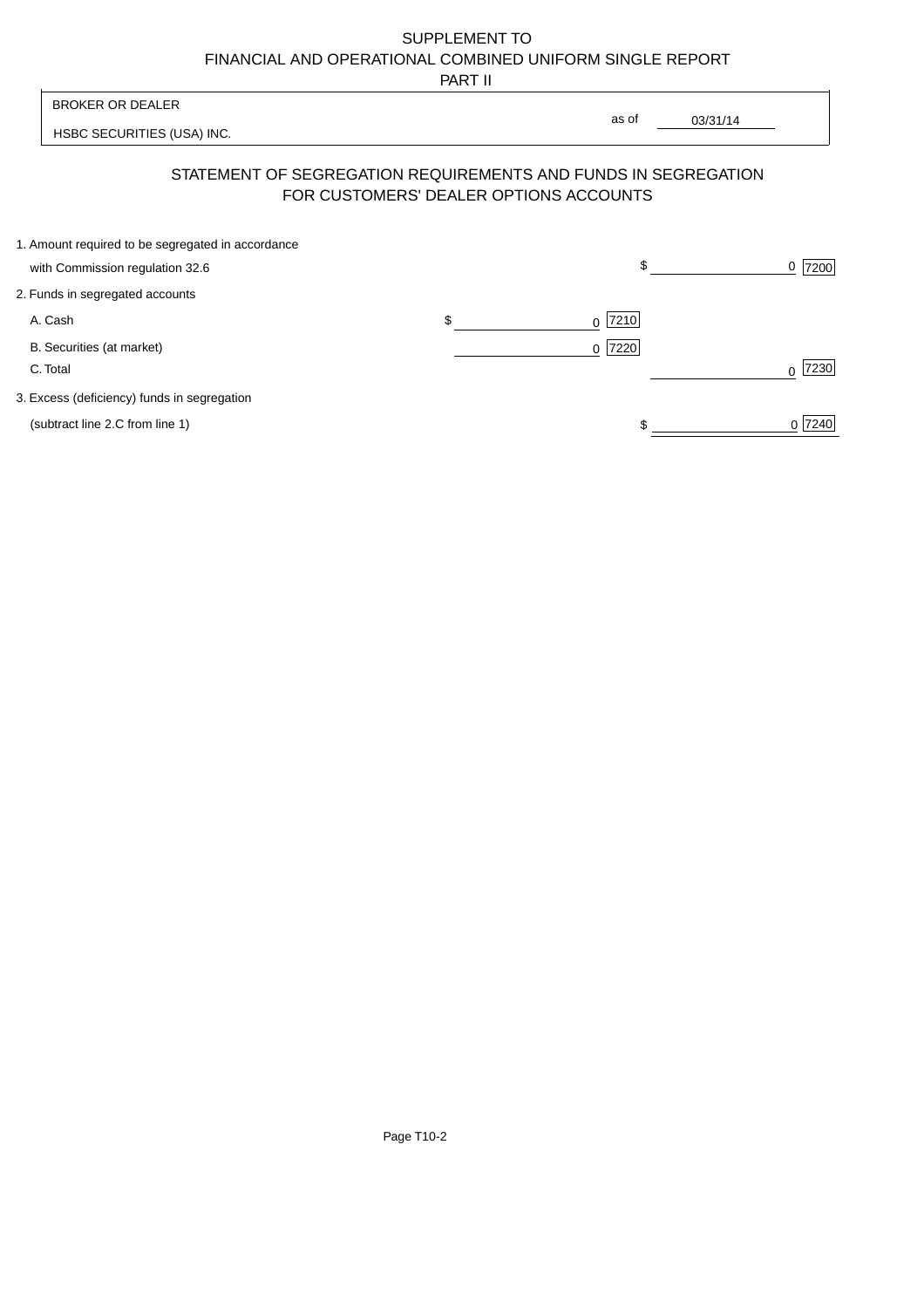SUPPLEMENT TO FINANCIAL AND OPERATIONAL COMBINED UNIFORM SINGLE REPORT

PART II

| <b>BROKER OR DEALER</b>    |       |          |
|----------------------------|-------|----------|
| HSBC SECURITIES (USA) INC. | as of | 03/31/14 |

#### STATEMENT OF SECURED AMOUNTS AND FUNDS HELD IN SEPARATE ACCOUNTS PURSUANT TO COMMISSION REGULATION 30.7

#### FOREIGN FUTURES AND FOREIGN OPTIONS SECURED AMOUNTS

| Amount required to be set aside pursuant to law, rule or regulation of a foreign government<br>or a rule of a self-regulatory organization authorized thereunder |                 | \$<br>O.         | 7305 |
|------------------------------------------------------------------------------------------------------------------------------------------------------------------|-----------------|------------------|------|
| 1. Net ledger balance - Foreign Futures and Foreign Option Trading - All Customers                                                                               |                 |                  |      |
| A. Cash                                                                                                                                                          |                 | \$<br>66,837,661 | 7315 |
| B. Securities (at market)                                                                                                                                        |                 | 26,772,702       | 7317 |
| 2. Net unrealized profit (loss) in open futures contracts traded on a foreign board of trade                                                                     |                 | 3,707,422        | 7325 |
| 3. Exchange traded options                                                                                                                                       |                 |                  |      |
| A. Market value of open option contracts purchased on a foreign board of trade                                                                                   |                 | 0                | 7335 |
| B. Market value of open contracts granted (sold) on a foreign board of trade                                                                                     |                 |                  | 7337 |
| 4. Net equity (deficit) (add lines 1. 2. and 3.)                                                                                                                 |                 | \$<br>97,317,785 | 7345 |
| 5. Accounts liquidating to a deficit and accounts with                                                                                                           |                 |                  |      |
| debit balances - gross amount                                                                                                                                    | 7351<br>400,963 |                  |      |
| Less: amount offset by customer owned securities                                                                                                                 | 400,963) 7352   |                  | 7354 |
| 6. Amount required to be set aside as the secured amount - Net Liquidating Equity Method (add lines 4 and 5)                                                     |                 | \$<br>97,317,785 | 7355 |
| 7. Greater of amount required to be set aside pursuant to foreign jurisdiction (above) or line 6.                                                                |                 | \$<br>97,317,785 | 7360 |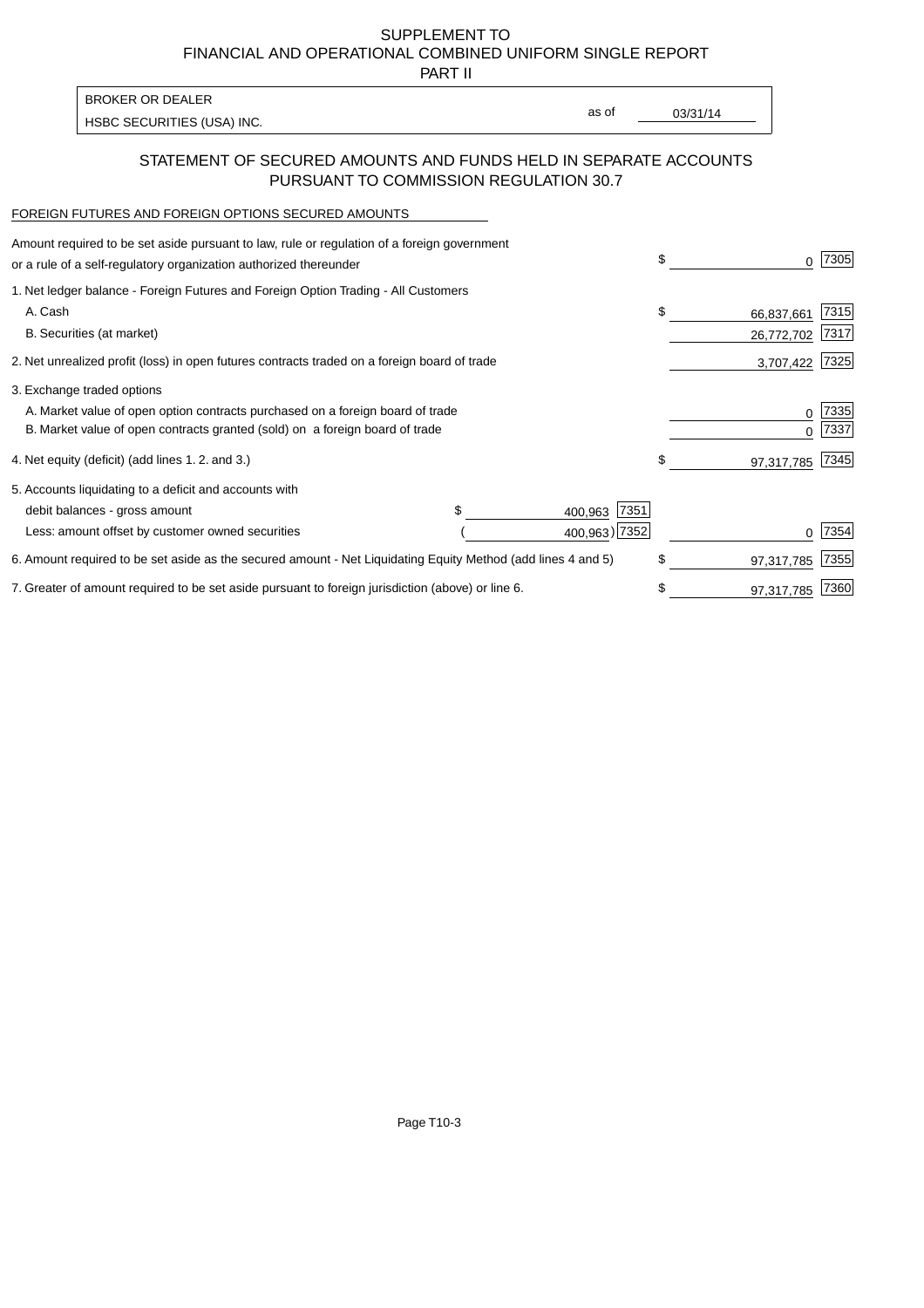# SUPPLEMENT TO

FINANCIAL AND OPERATIONAL COMBINED UNIFORM SINGLE REPORT

PART II

#### BROKER OR DEALER

HSBC SECURITIES (USA) INC.

03/31/14 as of

### STATEMENT OF SECURED AMOUNTS AND FUNDS HELD IN SEPARATE ACCOUNTS PURSUANT TO COMMISSION REGULATION 30.7

#### FUNDS DEPOSITED IN SEPARATE REGULATION 30.7 ACCOUNTS

| 1. Cash in banks                                                                       |                       |                                |
|----------------------------------------------------------------------------------------|-----------------------|--------------------------------|
| A. Banks located in the United States                                                  | \$<br>22,314,586      | 7500                           |
| B. Other banks qualified under Regulation 30.7                                         |                       |                                |
| 7510<br>Name(s):<br><b>HARRIS TRUST</b>                                                |                       | $0$ 7520 \$<br>22,314,586 7530 |
| 2. Securities                                                                          |                       |                                |
| A. In safekeeping with banks located in the United States                              | \$<br>62,272,702 7540 |                                |
| B. In safekeeping with other banks qualified under Regulation 30.7                     |                       |                                |
| 7550<br>Name(s):<br><b>HARRIS TRUST</b>                                                |                       | $0$ 7560<br>62,272,702 7570    |
| 3. Equities with registered futures commission merchants                               |                       |                                |
| A. Cash                                                                                | \$                    | $0$ 7580                       |
| <b>B.</b> Securities                                                                   |                       | $0$ 7590                       |
| C. Unrealized gain (loss) on open futures contracts                                    |                       | $0$ 7600                       |
| D. Value of long option contracts                                                      |                       | $0^{7610}$                     |
| E. Value of short option contracts                                                     |                       | 0 7615 <br>0 7620              |
| 4. Amounts held by clearing organizations of foreign boards of trade                   |                       |                                |
| Name(s):<br>7630                                                                       |                       |                                |
| A. Cash                                                                                | \$                    | 7640                           |
| <b>B.</b> Securities                                                                   |                       | 7650                           |
| C. Amount due to (from) clearing organizations - daily variation                       |                       | 7660                           |
| D. Value of long option contracts                                                      |                       | 7670                           |
| E. Value of short option contracts                                                     |                       | )7675<br>7680                  |
| 5. Amounts held by members of foreign boards of trade                                  |                       |                                |
| 7690<br>Name(s):                                                                       |                       |                                |
| A. Cash                                                                                | \$<br>64,984,887      | 7700                           |
| <b>B.</b> Securities                                                                   |                       | $0$  7710                      |
| C. Unrealized gain (loss) on open futures contracts                                    | 3,707,422             | 7720                           |
| D. Value of long option contracts                                                      |                       | $0$ 7730                       |
| E. Value of short option contracts                                                     |                       | $_0$ ) 7735<br>68,692,309 7740 |
| 6. Amounts with other depositories designated by a foreign board of trade              |                       |                                |
| 7750<br>Name(s):                                                                       |                       | $0$ 7760                       |
| 7. Segregated funds on hand (describe:                                                 |                       | $0$ 7765                       |
| 8. Total funds in separate section 30.7 accounts                                       |                       | 153,279,597 7770<br>\$         |
| 9. Excess (deficiency) set Aside Funds for Secured Amount (subtract Line 7 Secured     |                       |                                |
| Statement page T10-3 from Line 8)                                                      |                       | \$<br>55,961,812 7380          |
| 10. Management Target Amount for Excess funds in separate section 30.7 accounts        |                       | \$<br>19,463,557 7780          |
| 11. Excess (deficiency) funds in separate 30.7 accounts over (under) Management Target |                       | \$<br>36,498,255 7785          |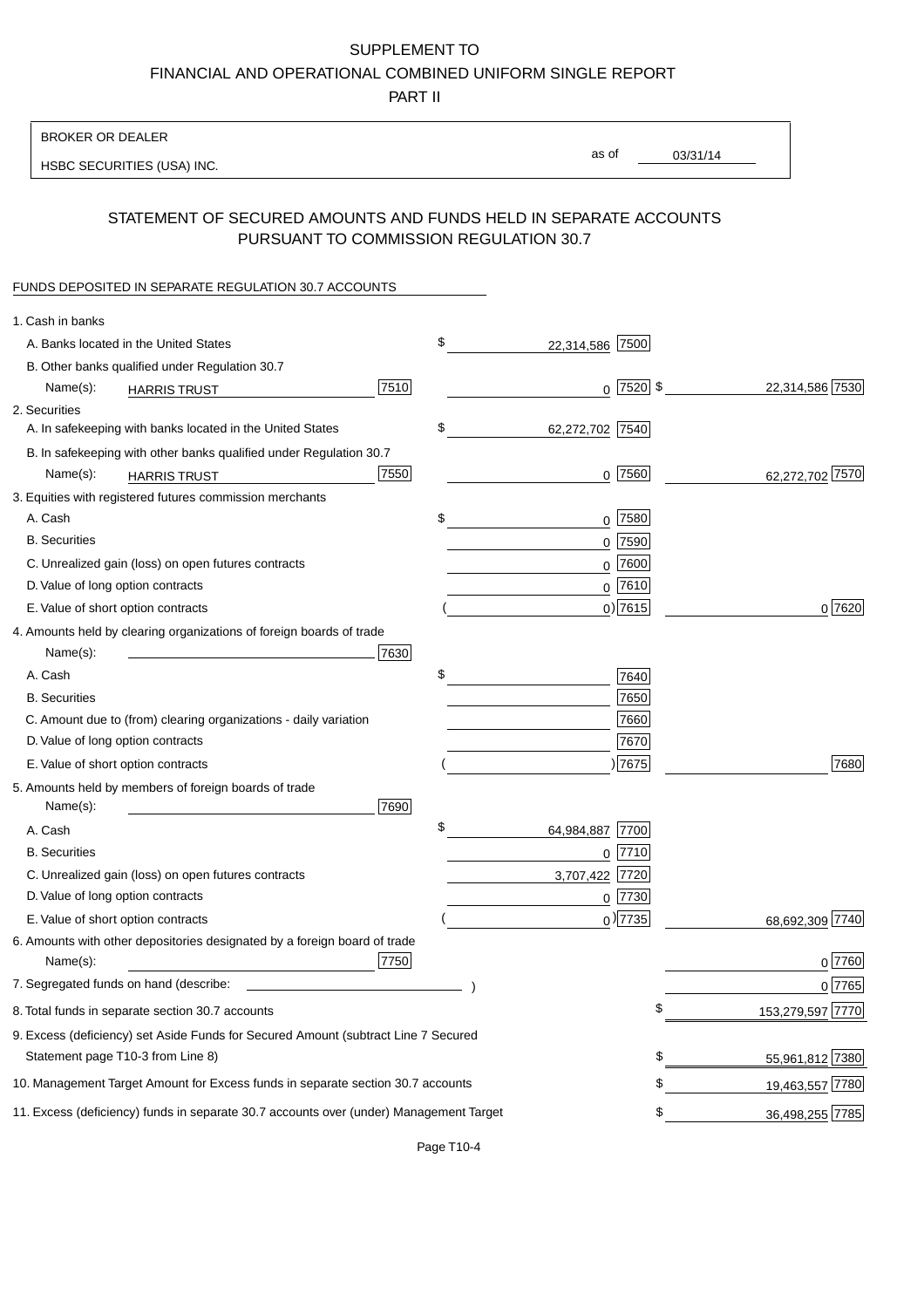#### SUPPLEMENT TO FINANCIAL AND OPERATIONAL COMBINED UNIFORM SINGLE REPORT PART II

HSBC SECURITIES (USA) INC. The contract of the contract of the contract of the contract of the contract of the contract of the contract of the contract of the contract of the contract of the contract of the contract of the BROKER OR DEALER

as of

#### STATEMENT OF CLEARED SWAPS CUSTOMER SEGREGATION REQUIREMENTS AND FUNDS IN CLEARED SWAPS CUSTOMER ACCOUNTS UNDER 4D(F) OF THE CEA

| <b>Cleared Swaps Customer Requirements</b>                                                                  |                      |    |                        |
|-------------------------------------------------------------------------------------------------------------|----------------------|----|------------------------|
| 1. Net ledger balance                                                                                       |                      |    |                        |
| A. Cash                                                                                                     |                      | \$ | 8500<br>159,660,083    |
| B. Securities (at market)                                                                                   |                      |    | 8510<br>163,799,481    |
| 2. Net unrealized profit (loss) in open cleared swaps                                                       |                      |    | 8520<br>(65, 874, 438) |
| 3. Cleared swaps options                                                                                    |                      |    |                        |
| A. Market value of open cleared swaps option contracts purchased                                            |                      |    | $0^{8530}$             |
| B. Market value of open cleared swaps option contracts granted (sold)                                       |                      |    | $0)$ 8540              |
| 4. Net equity (deficit) (add lines 1, 2, and 3)                                                             |                      | \$ | 257,585,126 8550       |
| 5. Accounts liquidating to a deficit and accounts with                                                      |                      |    |                        |
| debit balances - gross amount                                                                               | 3,181,588 8560<br>\$ |    |                        |
| Less: amount offset by customer owned securities                                                            | 3,181,588) 8570      |    | 0 8580                 |
| 6. Amount required to be segregated for cleared swaps customers (add lines 4 and 5)                         |                      | S  | 8590<br>257,585,126    |
| Funds in Cleared Swaps Customer Segregated Accounts                                                         |                      |    |                        |
| 7. Deposited in cleared swaps customer segregated accounts at banks                                         |                      |    |                        |
| A. Cash                                                                                                     |                      | \$ | 15,184,393 8600        |
| B. Securities representing investments of cleared swaps customers' funds (at market)                        |                      |    | 8610<br>0              |
| C. Securities held for particular cleared swaps customers in lieu of cash (at market)                       |                      |    | 8,926,585<br>8620      |
| 8. Margins on deposit with derivatives clearing organizations in cleared swaps customer segregated accounts |                      |    |                        |
| A. Cash                                                                                                     |                      |    | 130,081,492 8630       |
| B. Securities representing investments of cleared swaps customers' funds (at market)                        |                      |    | 8640                   |
| C. Securities held for particular cleared swaps customers in lieu of cash (at market)                       |                      |    | 8650<br>154,872,895    |
| 9. Net settlement from (to) derivatives clearing organizations                                              |                      |    | 8660<br>4,794,447      |
| 10. Cleared swaps options                                                                                   |                      |    |                        |
| A. Value of open cleared swaps long option contracts                                                        |                      |    | $0^{8670}$             |
| B. Value of open cleared swaps short option contracts                                                       |                      |    | $0$ ) 8680             |
| 11. Net equities with other FCMs                                                                            |                      |    |                        |
| A. Net liquidating equity                                                                                   |                      |    | $0^{8690}$             |
| B. Securities representing investments of cleared swaps customers' funds (at market)                        |                      |    | $0^{8700}$             |
| C. Securities held for particular cleared swaps customers in lieu of cash (at market)                       |                      |    | 0 8710                 |
| 12. Cleared swaps customer funds on hand (describe:                                                         |                      |    | $0 \;  8715 $          |
| 13. Total amount in cleared swaps customer segregation (add lines 7 through 12)                             |                      |    | 313,859,812 8720       |
| 14. Excess (deficiency) funds in cleared swaps customer segregation (subtract line 6 from line 13)          |                      |    | 56,274,686 8730        |
| 15. Management Target Amount for Excess funds in cleared swaps segregated accounts                          |                      | \$ | 30,000,000 8760        |
| 16. Excess (deficiency) funds in cleared swaps customer segregated accounts over                            |                      |    |                        |
| (under) Management Target Excess                                                                            |                      | \$ | 26,274,686 8770        |